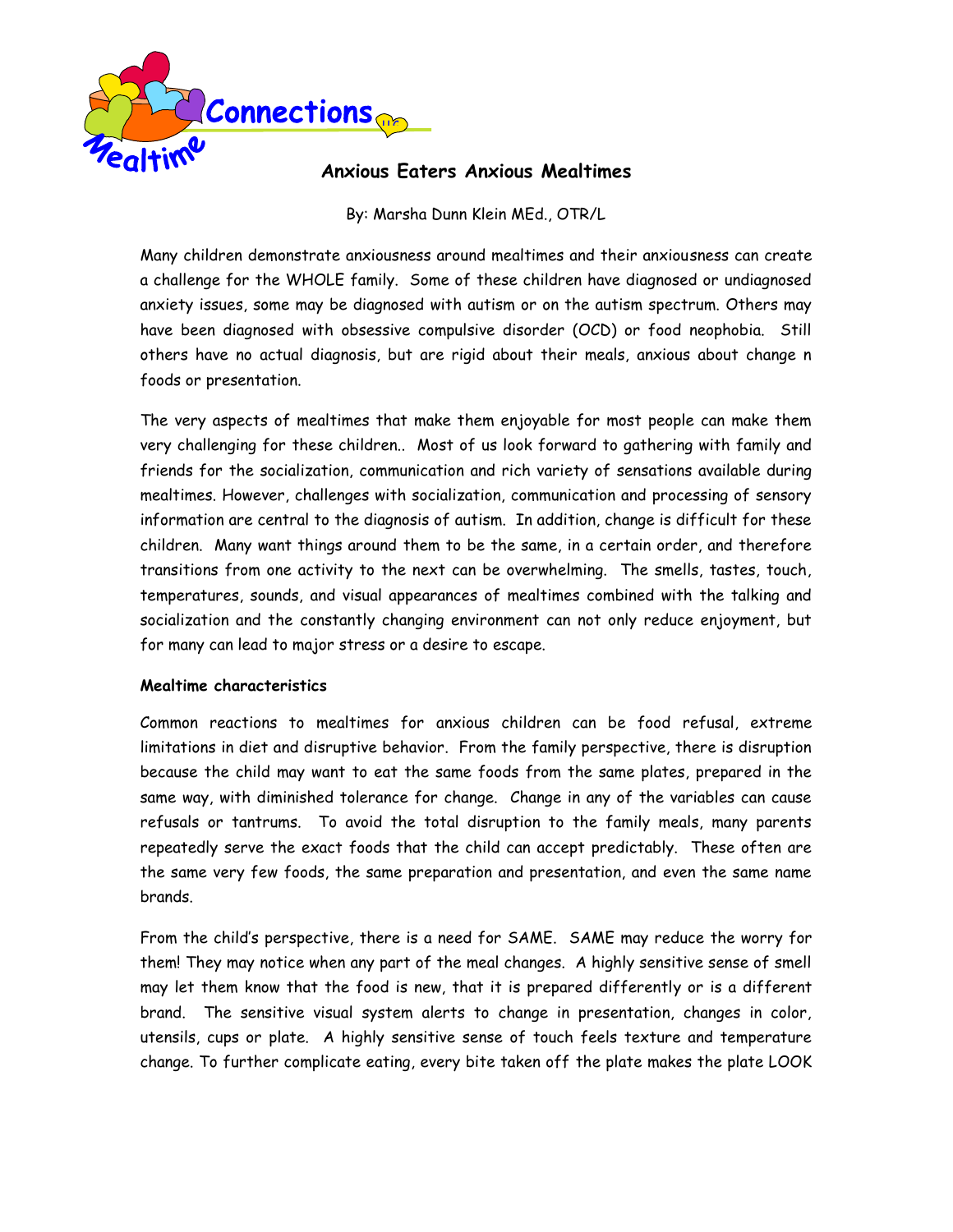different. Every chew of the food makes the mouthful FEEL different. The child may constantly feel bombarded with change, change, change, CHANGE!

## **Narrow spectrum of food choices**

For one child, the diet may be only baby food apricots, in the tall jar from Gerbers®. Another may eat any food as long as it is presented in a folded tortilla. Other children may eat any food as long as it is in a certain bowl and in a blended texture. Another child may eat waffles (a certain brand), pancakes (a certain brand), French fries and chicken nuggets (from a certain fast food chain) or milk (from a certain cup). Some parents have affectionately referred to their child's diet as the "Parentheses Diet" because the parenthetical descriptors are such a requirement to the diet. For example, the child eats yogurt (but it MUST be Safeway Brand, whipped strawberry flavor IN the container). Or the child eats peanut butter sandwich (but ONLY if it is a certain brand peanut butter, a certain bread with the crust cut a certain way!) This diet tends towards shades of browns or whites, and may look less visually stimulating. Notice there are often no colors or big visual variations.

Color specific, brand specific and presentation specific diets can cause significant challenges as parents strive to find any balance to the diet. Fruits and vegetables are commonly missing or scarce in these diets. It is often hard to know whether it is the color intensity, smell or flavor variable that triggers the refusal. We can describe the food "neophobia" (fear of trying anything new), the dietary restrictions and mealtime quirks as a **personal logic.** Each child may have his own logic that parents may not understand. A small change in the food that others may not even notice can be very important to the child on the spectrum.

# **Feel Well**

To complicate the whole process of eating for these children, there can be a higher incidence of gastrointestinal disorders for these worried children. With communication challenges it may well be hard for parents to figure out the cause of the discomfort. Many families have seen mealtime improvement and changes in behavior and communication with special diets (such as gluten-free and casein-free diets) or special supplements. Each family will decide for themselves as they look at the "big picture" of their child's mealtime.

### **Is it sensory?**

Absolutely, but perhaps not in the traditional sense. Mealtimes are sensory, but for many children on who tend towards rigidity with eating, the issues go well beyond sensory. **Change** is hard for many of these children. Sensory change can be upsetting. They find a food that feels safe, and THAT is the food they want. Period. It may well be a certain texture, but it is the whole package of color, texture and taste that is the preference in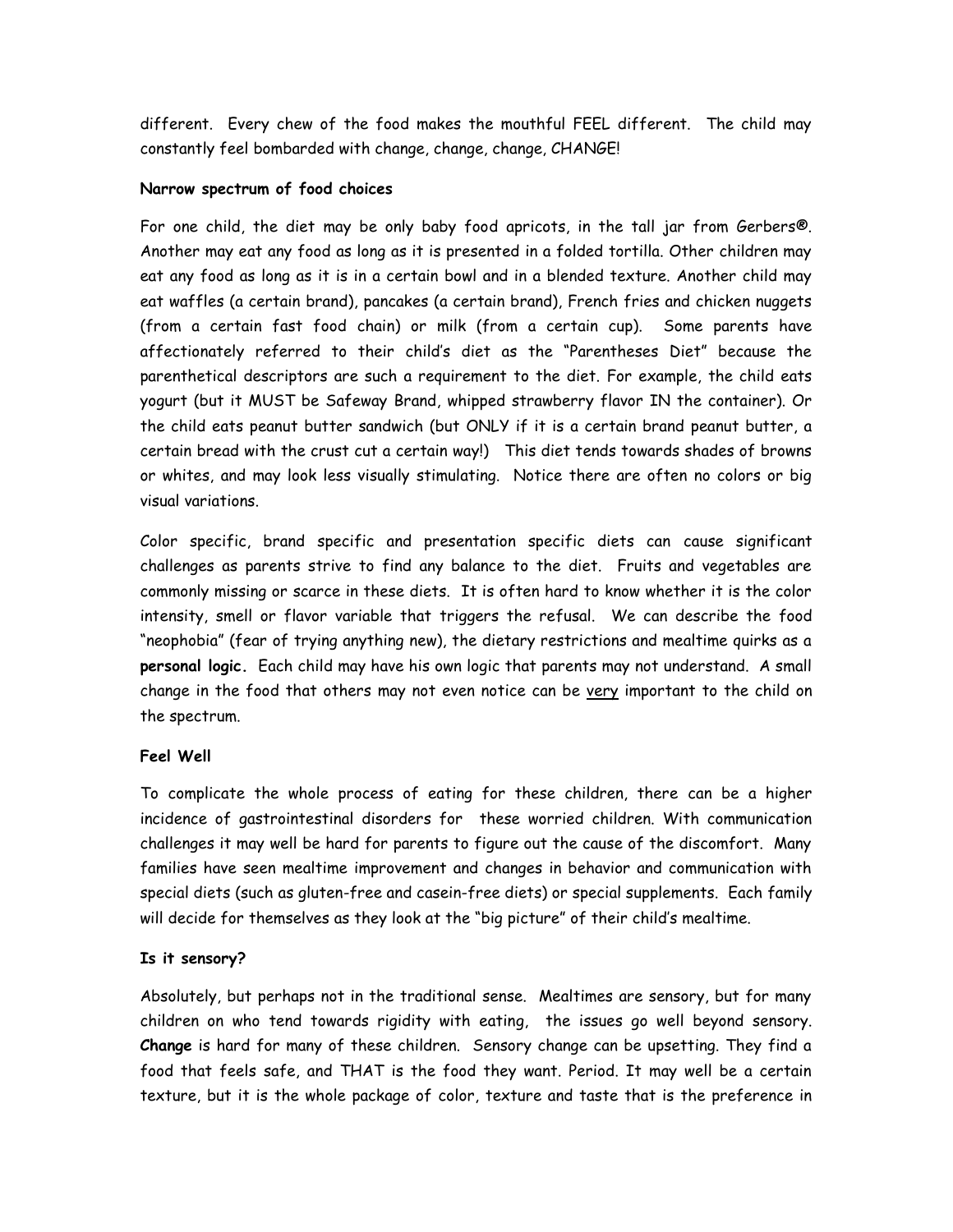many situations. A child who likes baby food apricots (Stage 2 Gerber®!) might not prefer that food because of the texture. Baby food pears, applesauce, plums may all be rejected despite the similarity in texture because they are different color, smell or jar. The rejection of the new food may come because the new food is simply NOT THE FAMILIAR, SAFE baby food apricots. These children are excellent "Sensory Detectives". They can be incredibly capable of smelling a change in food (or food brand), seeing the slightest visual variation and feeling the most minute texture variation. They are not easily tricked!

Many families worry that the problem is strictly an oral motor problem. A child who eats only vanilla yogurt (Dannon brand®), cheese pizza (from Pizza Hut) and chicken nuggets (from McDonalds) and soda has a variety of oral motor eating skills. The problem might not be a specific sensory problem (ie. texture), or a specific oral motor skill problem. The child may be saying, "I do not want anything NEW", rather than "I cannot chew that new food!" As we look at the complicated influences on the food choices these children adamantly make, it is probably an intricate combination of food neophobia, sensory, oral motor planning and experience and environment.

### **Keep options open**

We need to re-offer foods that have been rejected. Many times we offer a child a new food and it is rejected. We take it off the "List" of foods to offer because we are looking for mealtime peace. If we continue to take each food off the list that the child rejects, we narrow the options each day and end up with a diet offering only a very few foods. By offering again and again with multiple exposures to new foods we increase the chance of adding new food to the child's diet.

# **Multiple Food Exposure Opportunities**

Typically developing toddlers may need multiple exposures, perhaps 10-12, to a new food before it is familiar enough to try (Leann Birch). Anxious eaters may need considerably more exposures than that. Consider how we help people who have phobias, or irrational fears. We help that person gradually become comfortable with the feared item by tiny distant exposures to it until they become comfortable. When these children are afraid of new foods, we can incorporate many exposures to the new food in everyday activities without requiring them to actually eat the food. Eventually they may become familiar enough with it to try it, but initially they need to experience exposures freely and without the anxiety that they MUST somehow TRY it at the end of the new food interactions. We want to, overall, REDUCE the stress and anxiety so that the food itself does not become an immediate "trigger" for a stress reaction. Here are ways to provide multiple food exposures:

\* Mealtime Jobs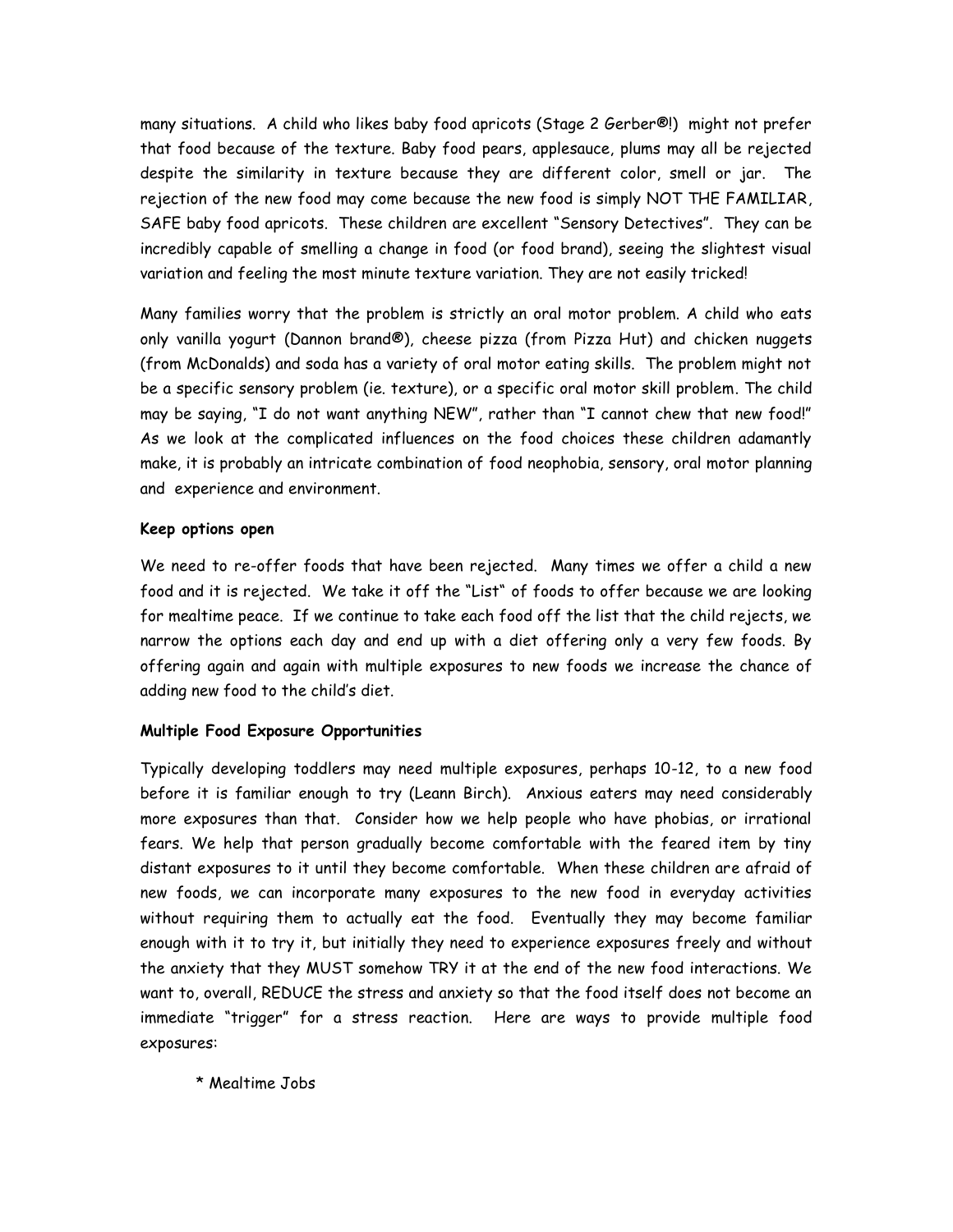Consider providing your child with age appropriate mealtime jobs where there can be active participation with foods and the whole mealtime routine. Planning menus, helping to grocery shop, preparing foods, setting the table, serving the foods and cleaning up are all mealtime jobs that give the child the chance to be near foods without the pressure to eat a whole plate of it. The experiences can start with safe non-food interactions such as picking out pictures of food in a magazine. There can be distant interactions where the child grocery shops and just puts food from the grocery shelf into the cart. Non-eating interactions can include the preparation, serving and cleaning up. Direct food interactions can include handing it to others, smelling, licking and tasting. The hope is that with multiple exposures and interactions with the food it will gradually be familiar enough to "try." (See Multiple Food Exposure Opportunities Handout)

\* Food Play

Incorporate food into the play activities of the child. Food can be used in pretend play, the cargo for dump trucks or trains. Balls can be made out of grapefruit or cantaloupes. Onion rings can be stacked on a stacker. (See Food Play Handout)

\* Food Academics

Food can be used in teaching colors, shapes and sizes and in teaching math concepts. Cookie cutters can be used with a variety of types of foods to make a variety of different shapes out of bread, cheese, and even some vegetables. Green and purple grapes can be sorted. Foods can be counted in a cupcake tin, or counted as they are strung on coffee stirrers. Thinking creatively, there may well be a way to incorporate food into most academic learning tasks! (See Food Academics Handout)

\* Food Art

Food is an excellent medium for art projects. Children can finger paint or paint with brushes with wet foods such as yogurt or pudding. They can use colored crumbs to make a crumb picture on a coloring book page. Some fruits and vegetables can be used to make block print painting. Macaroni can be glued on a picture to make a design. (See Food Art Handout)

Food Preparation

Children can assist in food preparation including set up, preparation and cleanup. Can the child help stir a drink, or put frozen fruit "ice cubes" into a drink? Could the child provide help in making that salad, or putting green beans into a pan? How about slicing cookies, or decorating a homemade pizza? Preparing foods helps the child get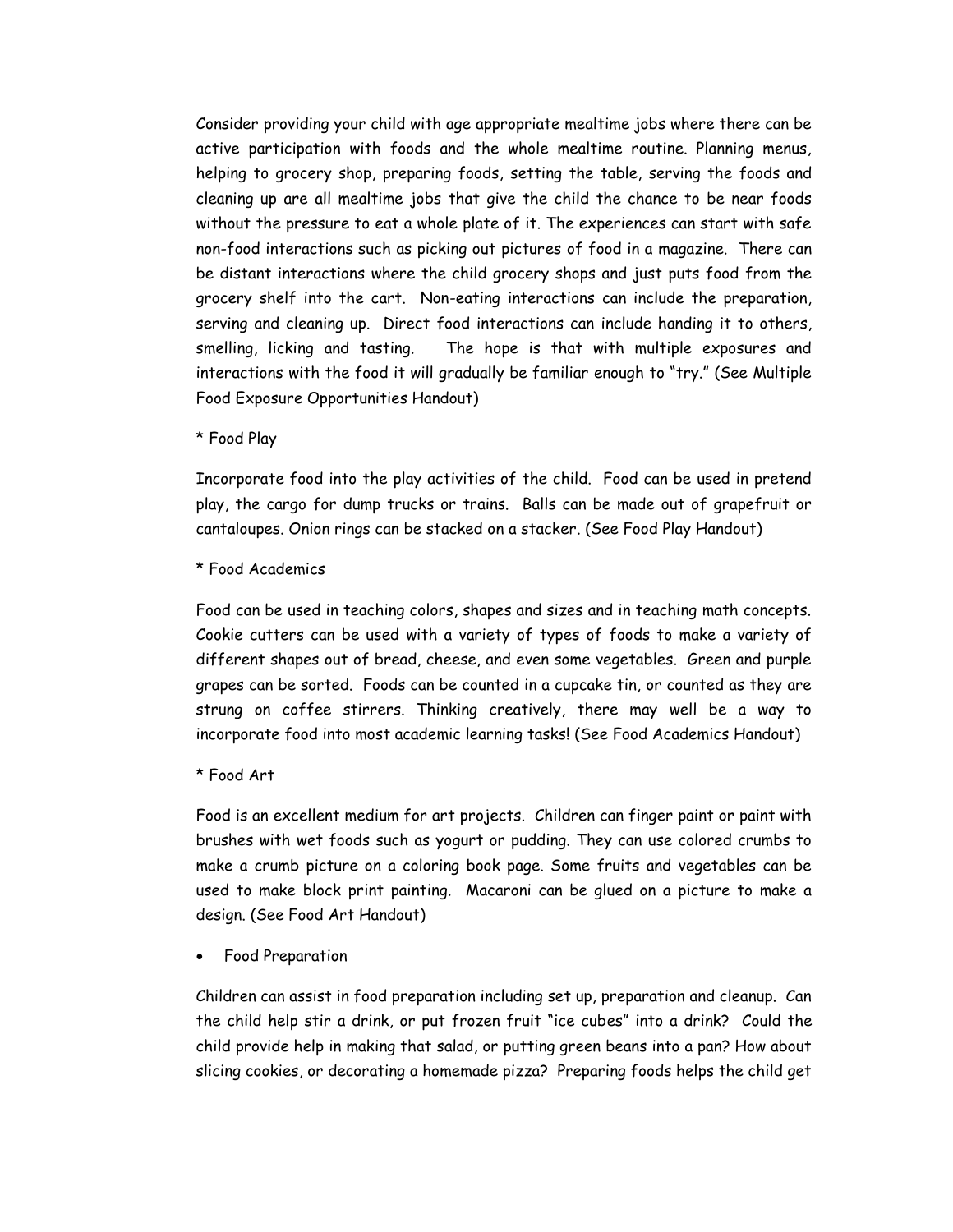used to the smell, the touch, and maybe even the taste! (See Food Preparation Handout)

# **Re-Define "Try It"**

When we ask someone to "Try It" we often mean," here is a mouthful, and I hope you like it!" For the very anxious or food neophobic child, trying a whole mouthful may be far too scary. We may need to break down "try it" into a series of tiny, more achievable steps for children on the autism spectrum and their parents to experience small steps of identifiable success. For some children, success may be just being in the same room as a new food. For others, trying it may mean licking it but not tasting it. There is a whole continuum of little steps that can be broken down into even tinier steps so children can succeed WHEREVER their starting point of trust. Here are just some of the options for "trying it."

| Re-Define "Try It"                                   |
|------------------------------------------------------|
| New food in the same room                            |
| Food on the dining table                             |
| See someone else eating it                           |
| Food in a serving dish nearby                        |
| Smell the food                                       |
| Touch the food through a utensil                     |
| Touch the food through napkin, cupcake paper or      |
| plastic wrap                                         |
| Hand the food to others                              |
| Feed someone else (parents, sibling, family pet)     |
| Serve the food                                       |
| Have new food in a special bowl but not on the plate |
| Have the new food on the same plate as the meal,     |
| but use a divider plate                              |
| Remove the food from the plate or from touching      |
| the familiar food, appropriately                     |
| Use regular plate and allow new food to stay there   |
| Kiss food                                            |
| Lick food                                            |
| Put food in mouth and take it out, appropriately     |
| Put food in mouth and eat it                         |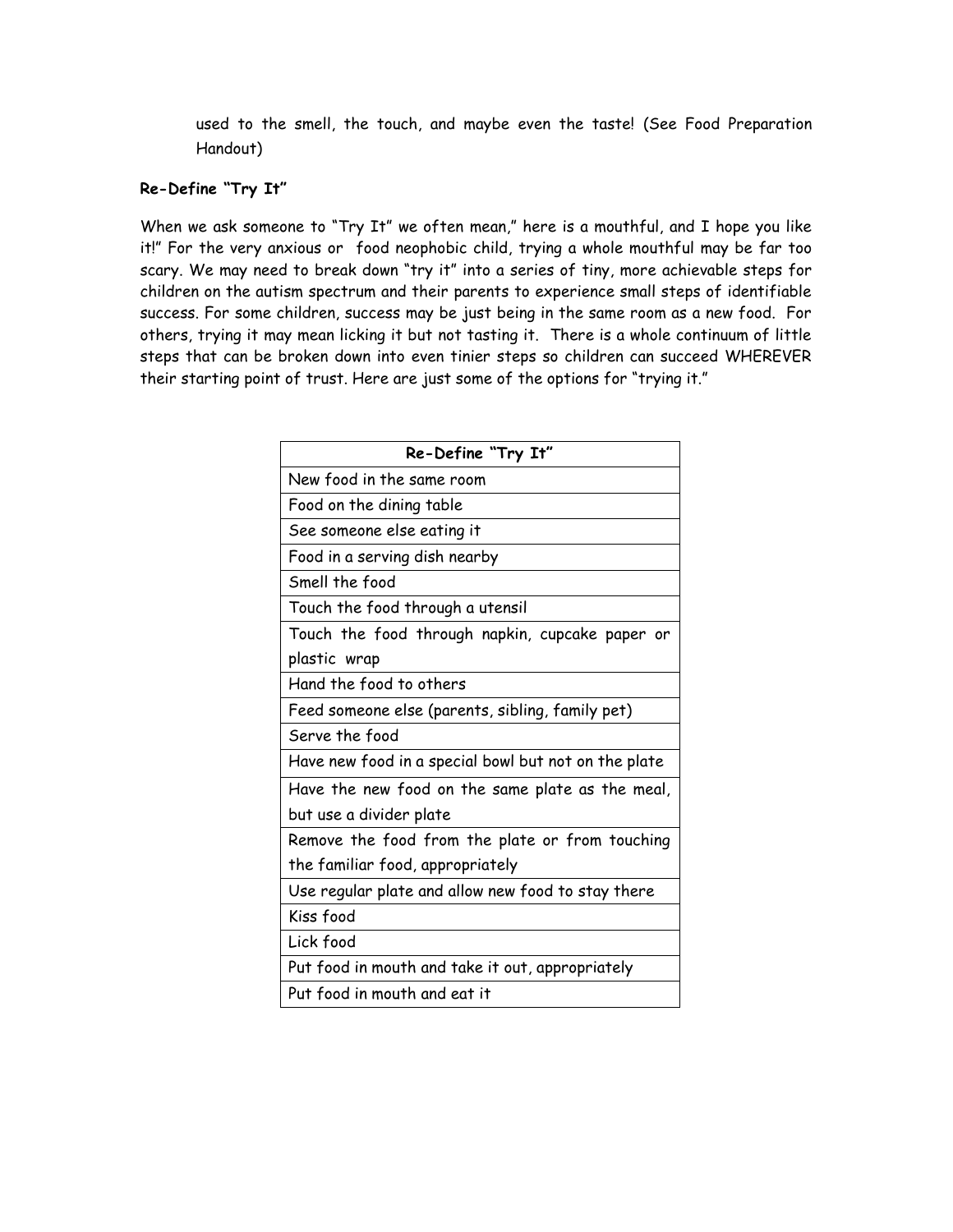#### **Stretch from Familiar**

We try to help children build from their safe foods. We want to be sure that when we help a child try a new food, we start with many opportunities to be around it, and we consider redefining "try it." Additionally, we want to consider, "is it worth it?" Some families feel as though they have worked and worked to help their child like a snack food such as Cheetos® only to realize that food is not rounding out the diet well. Others have worked to help their child like a new cracker, only to realize it may be just another wheat product and perhaps they are not sure if wheat is digested well in their child. By asking "is it worth it?", parents can consider the big picture of their child's diet and mealtime experiences and determine if the choice makes sense.

When a child eats one main food, it can be challenging to try to change **that** food. Each decision to "try" foods for children with these challenges needs to be considered carefully. For some children, simply changing the cup the favorite milk is offered in can worry the child enough that the milk is refused altogether. This will be distressing for all. For other children, milk can more easily be the basis for introduction of a new flavor. We call the introduction of a change in the mealtime STRETCHING from the familiar. (See Stretch from Familiar Handout). It is a gradual method of helping the child handle a comfortable change in the mealtime, using aspects of the meal that are familiar. For example, Johnny likes apple juice. How could we help him S-T-R-E-T-C-H from there? Could he drink the familiar apple juice at a park instead of at the table, or from his favorite cup with a sticker added to the cup, or from a new cup altogether? Could he drink it from a lidded cup with a straw? (A lid is helpful as it reduces the smell as well as the visual changes that may occur and worry the child). Could we add an ice cube of a different juice so that he starts the drink with the familiar apple juice flavor and then the ice cube gradually melts to change the flavor in a less drastic way. (See Ice Cube Meltables Handout). Gradually more ice cubes could be added to increase the flavor concentration. As the child accepts and is familiar with the more concentrated flavor, perhaps yogurt ice cubes could be added, or a pureed fruit to stretch the initial apple juice into a smoothie. Could the stretch then move towards purees of the fruit, a vegetable/fruit drink (with avocado or carrot juice added) or towards popsicles?

Another child may start with waffles as a familiar food. Could we STRETCH from that familiar food by cutting the waffle in different shapes, or adding a small amount of a new ingredient to the mixture (like pureed applesauce or carrots), or using waffle strips as a dipper to dip in a new dip. (See Dips, Dippers and Dipping Cubes and Crumbs Handout). When we help children STRETCH from their familiar foods, we can offer tiny changes in environment, or bowls and utensils, or shape, color, texture, food group or taste. Some children can take months to become familiar with a change and others can move through